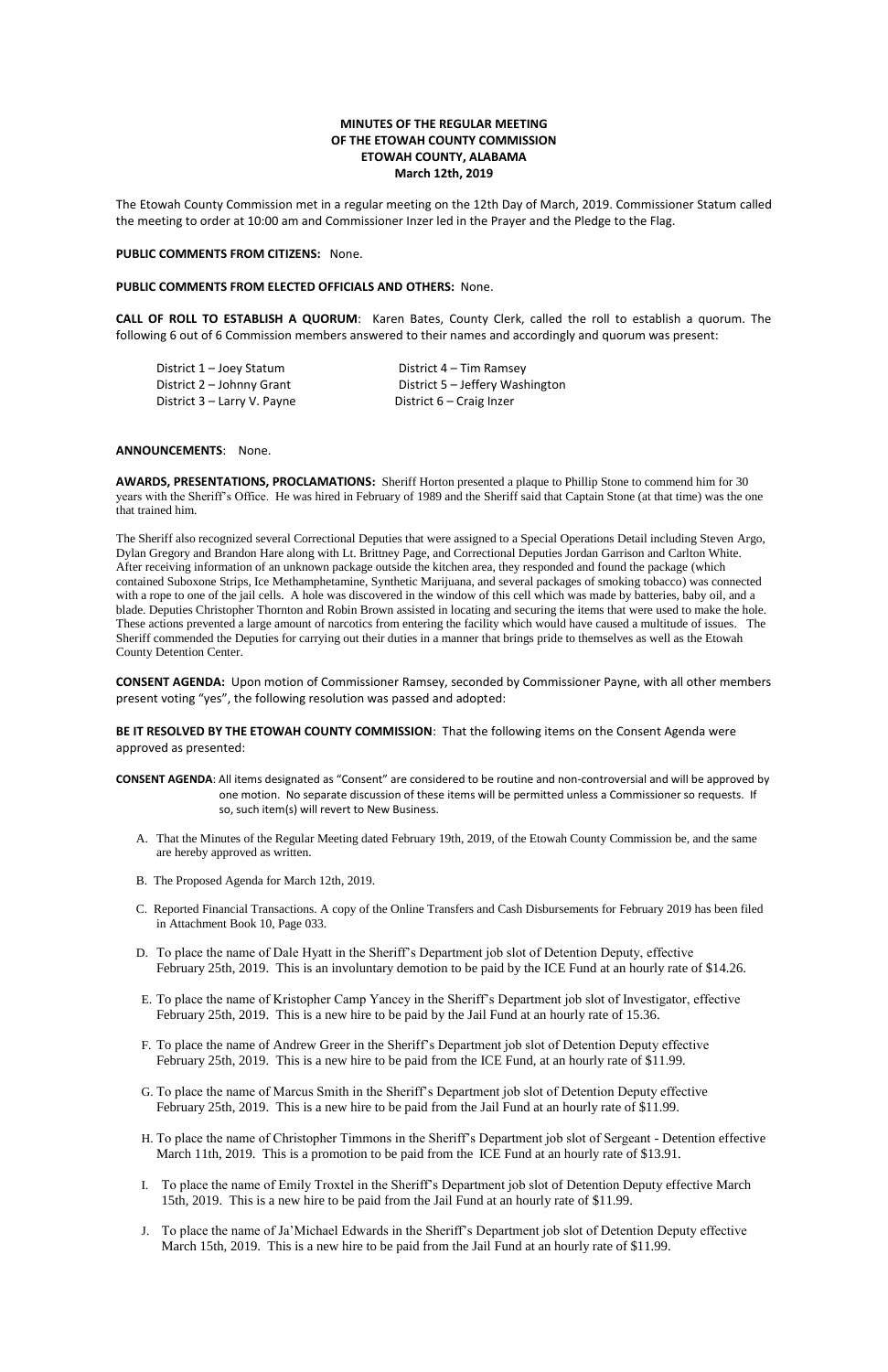- K. To approve the Resolution 'Expressing Support for an Increase in Alabama's Gasoline and Diesel Fuel Taxes to Fund Critical County Road and Bridge Repairs and Renovations'. A copy of this Resolution has been filed in Attachment Book 10, Page 036.
- L. To designate that the Attalla Jr./Norris High Foundation Museum serves a public service and is qualified to receive public funds. A copy of this document has been filed in Attachment Book 10, Page 035.
- M. To Approve the County Levies for Alcohol Licensing for FY 2019-2020 and to authorize the CAO to execute the document. There are no changes on the levies. A copy of the County Levies has been filed in Attachment Book 10, Page 034.

## **PASSED AND ADOPTED THIS 12th DAY OF MARCH, 2019.**

## **OLD BUSINESS:** None.

## **NEW BUSINESS:**

Upon motion of Commissioner Payne, seconded by Commissioner Ramsey, with all other members voting "yes", the following resolution was adopted:

### **BE IT RESOLVED BY THE ETOWAH COUNTY COMMISSION**: That the following item was approved:

To have the Final Reading and Approval to reappoint James Golden to the West Etowah County Water Authority. This is for a six year term ending the last day of February 2025.

## **PASSED AND ADOPTED THIS 12th DAY OF MARCH, 2019.**

Upon motion of Commissioner Grant, seconded by Commissioner Washington, with all other members voting "yes", the following resolution was adopted:

**BE IT RESOLVED BY THE ETOWAH COUNTY COMMISSION**: That the following item was approved:

To have the First Reading to reappoint J. Courtney Cole to the Highland Water Authority. This will be for a six year term ending the last day of February 2025.

## **PASSED AND ADOPTED THIS 12th DAY OF MARCH, 2019.**

Upon motion of Commissioner Inzer seconded by Commissioner Ramsey with all other members voting "yes", the following resolution was adopted:

#### **BE IT RESOLVED BY THE ETOWAH COUNTY COMMISSION**: That the following item was approved:

To have the First Reading to reappoint Mike Carter to the Whorton Bend Water Authority. This will be for a six year term ending the last day of February 2025.

## **PASSED AND ADOPTED THIS 12th DAY OF MARCH, 2019.**

Upon motion of Commissioner Washington, seconded by Commissioner Ramsey with all other members voting "yes", the following resolution was adopted:

#### **BE IT RESOLVED BY THE ETOWAH COUNTY COMMISSION**: That the following item was approved:

To authorize an Executive Session to discuss potential litigation after a roll call vote with the majority approving the session. This session was authorized by the County Attorney, Jim Turnbach, as meeting the qualifications. Those attending included Sheriff Horton, Kevin Dollar, David Akins, Jim Turnbach, and the six Commissioners. The Commission dismissed for the session at 10:17 am. District 1 – yes; District 2 – yes; District 3 – yes; District 4 – yes; District 5 – yes; District 6 – yes.

## **PASSED AND ADOPTED THIS 12th DAY OF MARCH, 2019.**

Upon motion of Commissioner Payne, seconded by Commissioner Ramsey with all other members voting "yes", the following resolution was adopted:

#### **BE IT RESOLVED BY THE ETOWAH COUNTY COMMISSION**: That the following item was approved:

To reconvene from Executive Session at 10:50 am.

## **PASSED AND ADOPTED THIS 12th DAY OF MARCH, 2019**

#### **REPORTS FROM THE STAFF:**

**Chief Administrative Officer:** No Report. **County Engineer**: No Report. **County Attorney:** No Report. **Other**: No Report.

**SCHEDULED PUBLIC HEARINGS:** None

**DISCUSSION BY COMMISSIONERS:** None.